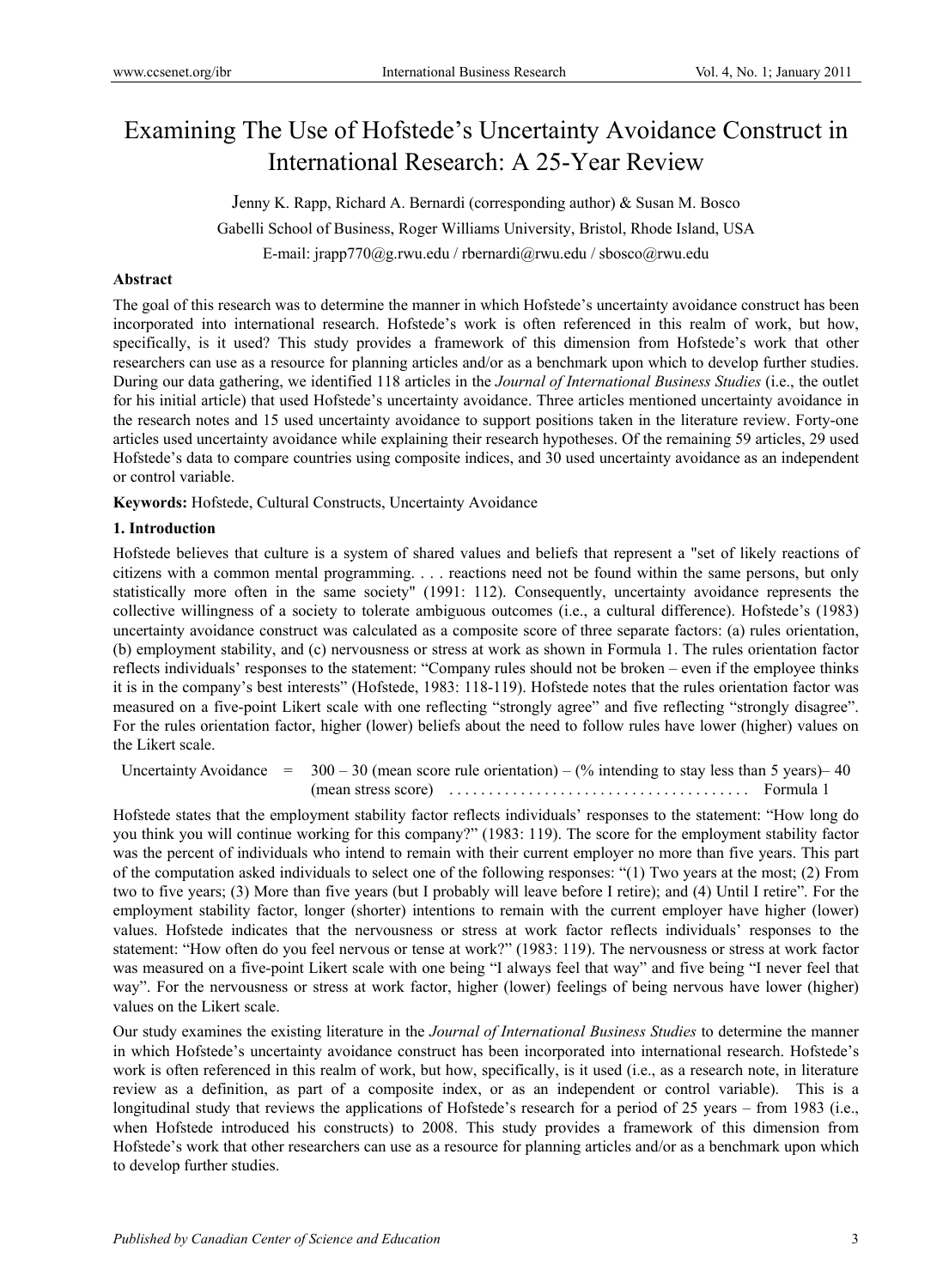#### **2. Overview of the Literature Review**

For the 25 years of this study, we found 118 articles. The data in Figure 1 indicate the growing use of Hofstede's work in international research published in the *Journal of International Business Studies*. The first article using Hofstede's (1983) cultural dimensions was in 1988, which is about five years after his initial cultural dimensions article appeared in the journal. Since then, the number of articles in the *Journal of International Business Studies* that have used this construct has grown at an average rate of about two articles per year*.* The univariate regression model using the number of years from Hofstede's (1983) original article in the journal as the independent variable indicates an adjusted  $r^2$  of 0.26 (i.e., the variable explained 26% of the variation in the model).

#### *2.1 Research Notes and Definition Articles*

Panel A of Table 1 is composed of three articles that mention uncertainty avoidance in only the notes section of the referenced research. Two of these articles (Jackson & Deeg, 2008; Speck & Roy, 2008) mention Hofstede's five cultural dimensions of power distance, uncertainty avoidance, individualism, masculinity and long-term orientation. Tihanyi et al. (2005) coded their studies using samples of Multi-National Enterprises from high to low uncertainty avoidance cultures using the quartiles of Hofstede's uncertainty avoidance index.

Panel B of Table 1 lists 15 articles (12.7 %) that used uncertainty avoidance as a definition to support the literature review. For example, Neelankavil et al. (2000: 126) state that "uncertainty avoidance measures the extent to which people in a society tend to feel threatened by uncertain, ambiguous, risky or undefined situations." The majority of the articles in Panel B mention Hofstede's four cultural dimensions of power distance, uncertainty avoidance, individualism and masculinity. Later, Hofstede (2006) added a fifth dimension of long-term orientation.

#### *2.2 Research Hypothesis Articles*

Of the 118 articles we identified, 41 articles (34.7 %) used uncertainty avoidance to justify their hypotheses or used previous research to explain the effects of uncertainty avoidance (Table 2a, b, & c). Table 2a contains the 11 articles that theorized about the potential effects of uncertainty avoidance. The 14 articles in Table 2b include studies that had samples from only one-or-two countries. Finally, Table 2c presents the 16 studies with three-or-more countries.

Several of these articles proposed a theory of high uncertainty avoidance for countries, cultures, societies or employees. For example, DiRienzo et al. (2007) suggest that, in societies with high uncertainty avoidance, people feel uncomfortable in unpredictable situations, which results in unwillingness to challenge authority and rules. These authors also mention that high uncertainty avoidance societies tend to be more corrupt.

Due to their need to control their environment, Money (1998) maintains that, while low uncertainty avoidance cultures are more comfortable with risk, high uncertainty avoidance cultures avoid risk (Chui et al., 2002) and seek ways to add structure or control to their environments. Leung et al. (2005) explain that resistance to change will be higher in cultures of high uncertainty avoidance, and Hirst et al. (2008) note that employees who are higher in uncertainty avoidance prefer greater standardization. For example, Turkey is classified as a high uncertainty avoidance and power distance culture, which is reflected by subordinates always accepting their superiors' directives without question (Pellegrini & Scandura, 2006).

About a dozen of these articles used uncertainty avoidance to hypothesize or demonstrate an association or difference. For example, uncertainty avoidance is positively correlated with the preference for joint ventures and related to risk-taking behavior (Li et al., 2001; Makhija & Steward, 2002). Sirmon and Lane (2004) note that differences in uncertainty avoidance and long-term orientation could represent differences in how partners perceive and adapt to opportunities and threats in their environments. For example, inter-partner differences in uncertainty avoidance and long-term orientation have a significant negative impact on international joint ventures (Yan & Zeng, 1999). Wu et al. (2008) propose that uncertainty avoidance may also be related to employment discrimination. Agarwal (1993) suggests that including additional cultural factors such as uncertainty avoidance can help explain differences that may exist among countries.

The remaining articles in this section mentioned Hofstede's findings or conducted an additional analysis. Hofstede found no evidence of convergence over time with respect to the work-related values of power distance, uncertainty avoidance, individualism and masculinity (Husted et al., 1996). While Manev and Stevenson (2001) stated that cultural norms vary from country to country based on Hofstede's cultural constructs, Markides and Ittner (1994) measured the cultural distance between the United States and the target country using Hofstede's four cultural constructs. Huang and Van de Vliert (2002) conducted an additional analysis controlling for eight potential rival country-level explanatory variables - one of which was uncertainty avoidance. Although all these articles cited uncertainty avoidance in their literature review, they did not use uncertainty avoidance in their methodology.

#### *2.3 Cultural Distance Index Articles*

Tables 3a & b contain the 29 articles (24.6 %) that used Hofstede's data to compare the cultural distance between a selected country and a target country. Kogut and Singh (1988) modified Hofstede's cultural distance constructs to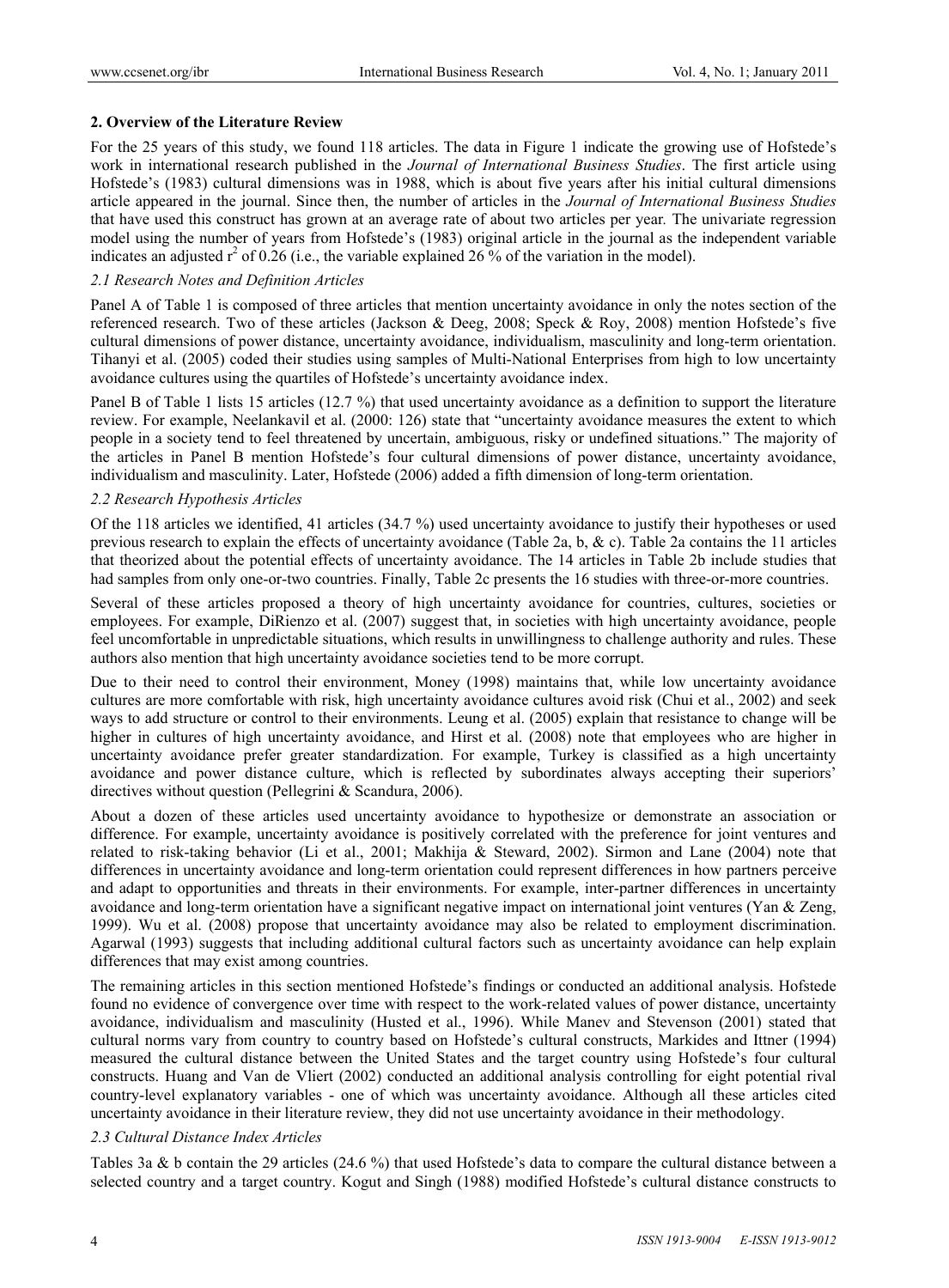form a composite index based on the deviation for each of Hofstede's cultural constructs. Kogut and Singh (1988) used this composite index (Formula 2) to measure the distance of the target country score for that cultural dimension of the United States. Kogut and Singh's index measures this distance for each cultural dimension separately, while holding the United States as a constant.

The 24 articles in Table 3a used Kogut and Singh's index to measure the cultural distance between two countries using the United States as the control country. However, Slangden and Hennart (2008) measure cultural distance between the Netherlands (as their control country) and 35 other countries using Kogut and Singh's index. Benito and Gripsrud (1992) take a similar approach and used Kogut and Singh's index to measure the cultural distance between Norway and foreign direct investment countries.

$$
\text{Cultural Distance} = \left[\sum_{i=1}^{4} \left\{ (I_{ii} - I_{i\mu})^2 \right\} / V_i \middle/ 4 \right] \qquad \qquad \dots \dots \dots \dots \dots \dots \dots \dots \dots \text{Formula 2}
$$

Where:

| $I_{ii}$       | Index for the <i>i</i> th cultural dimension and <i>j</i> th country |
|----------------|----------------------------------------------------------------------|
| $V_i$          | Variance of the index of the <i>i</i> th cultural dimension          |
| $\overline{u}$ | Indicates the United States                                          |

#### From Kogut & Singh, 1988: 422

The five articles in Table 3b proposed adjustments to Kogut and Singh's index. For example, Uhlenbruck (2004) made an algebraic adjustment to Kogut and Singh's calculation of cultural distance (Formula 3). Additionally, he uses Trompenaars and Hampden-Turner's (1998) data while utilizing Kogut and Singh's index to calculate more than one measure at a time. For example, his adjustment allowed him to treat western and eastern Germany as two separate cultures within one country, which was not possible using Hofstede's index. Also, due to cultural changes over time within a country, Trompenaars and Hampden-Turner's more recent data provide an advantage in calculating cultural distance. Two of the five articles in Table 3b do not propose a new index; however, their authors used a variation of Kogut and Singh's index. Chan and Makino (2007) build on Kogut and Singh's index for national culture in a number of dimensions including Hofstede's four classical dimensions plus long-term orientation. Griffith and Harvey (2001) use an approach similar to Kogut and Singh to provide an index of cultural distance over each dimension's variance.

Hofstede's Distance = 
$$
\left[ \sum_{i \in Da} (I_{ia} - I_{ii})^2 / V_i / |D_{at}| \right] \qquad \dots \dots \dots \dots \dots \dots \dots \dots \dots \dots \dots
$$
Formula 3

Where:

| $I_{ia}$   | Index for the <i>i</i> th cultural dimension for the <i>a</i> th country |
|------------|--------------------------------------------------------------------------|
| $I_{it}$   | Index for the <i>i</i> th cultural dimension for the <i>t</i> th country |
| $V_i$      | Variance of the index of the <i>i</i> th cultural dimension              |
| $ D_{at} $ | Number of compared measures                                              |

From Uhlenbruck, 2004: 117

#### *2.4 Independent or Control Variable Articles*

Tables 4a & b contain the 30 articles (25.4 %) that used Hofstede's uncertainty avoidance construct as either an independent or control variable. Table 4a includes the 24 studies that used data bases or other samples that did not include human subjects. The six studies in Table 4b used human subjects in the research. Of these 30 articles, 16 (53.3 %) used other readily-assessable data bases as the source of their dependent variables (i.e., data on education, disclosure, life insurance consumption and accounting standards); eight (26.7 %) used data from surveys, and the remaining six (20.0 %) used financial data (i.e., percentage of foreign ownership and post-acquisition performance). Tables 4a & b also include the findings of these 30 articles as they relate to uncertainty avoidance.

#### **3. Conclusions**

This study examined the extent and nature of the use of Hofstede's uncertainty avoidance in articles published in the *Journal of International Business Studies* for a period of 25 years from 1983 to 2008. The beginning of this timeframe (1983) coincides with Hofstede's initial publication of his four cultural dimensions. While these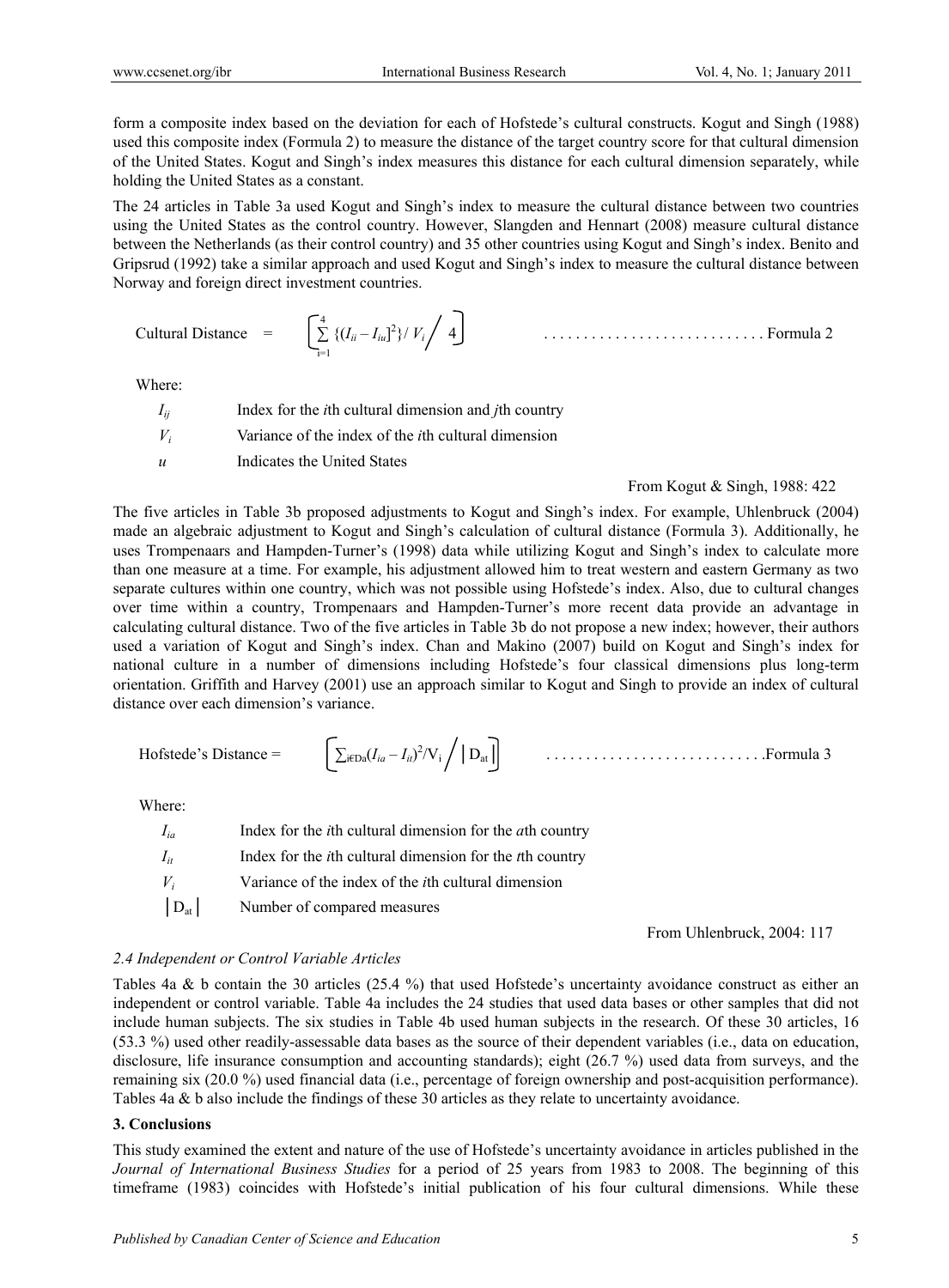dimensions were introduced in 1983, our data indicate that the first article to use uncertainty avoidance in the *Journal of International Business Studies* was Kogut and Singh (1988). (Note 1) While we only report on Hofstede's uncertainty avoidance construct, the majority of the research we examined in the course of this study included all of Hofstede's constructs.

Our data indicate that 50.0 % (59 of the 118) of the articles citing Hofstede's work used the uncertainty avoidance construct as part of their literature reviews to make the point about differences in cultures. Twenty-nine of the 118 articles (24.6 %) used Hofstede's cultural constructs in the computation of cultural distance indices. For example, Kogut and Singh (1988: 422) used the difference between the United States (control country) and the score for other countries' cultural constructs as part of the computation for their cultural difference index. Other research has used Kogut and Singh's model with a different control country. Uhlenbruck (2004) made an algebraic adjustment to Kogut and Singh's calculation of cultural distance (Formula 3) so that he could use Trompenaars and Hampden-Turner's (1998) data. The remaining 30 articles (25.4 %) were the only articles that used uncertainty avoidance as an independent or control variable.

These results indicate the continuing influence of Hofstede's uncertainty avoidance construct on international research. His initial work has engendered a significant stream of research that examined cultural differences in a variety of disciplines. It is evident from this research that Hofstede's indices still provide the basis for both theoretical and empirical work. As seen in its use in the literature reviews and notes, it provides a point of common understanding for those doing research in intercultural phenomena.

As evidenced by this study, Hofstede's work continues to be used as a basis for international research on cultural dimensions. It is used in a variety of ways: As a means of definition, as a construct for measurement, and as a basis for the development of additional instruments. The results of this longitudinal review can provide future researchers with a broad base of the research that has incorporated Hofstede's work on Uncertainty Avoidance on which to build.

A limitation of our research is that it only considered the articles in the *Journal of International Business Studies*. However, this limitation also provides the opportunity for future research. In the future, researchers should examine other research-specific journals to ascertain whether the results of this research are supported.

#### **References**

Agarwal, S. (1993). Influence of Formalization on Role Stress, Organizational Commitment, and Work Alienation of Salespersons: A Cross-National Comparative Study, *Journal of International Business Studies*, 24 (4), 715-739.

Au, K. Y. (1999). Intra-cultural variation: Evidence and implications for international business, *Journal of International Business Studies*, 30 (4), 799-812.

Barkema, H. G. & Vermeulen, F. (1997). What Differences in the Cultural Backgrounds of Partners Are Detrimental for International Joint Ventures? *Journal of International Business Studies*, 28 (4), 845-864.

Benito, G. R. G. & Gripsrud, G. (1992). The Expansion of Foreign Direct Investments: Discrete Rational Location Choices or a Cultural Learning Process? *Journal of International Business Studies*, 23 (3), 461-476.

Bigoness, W. J. & Blakely, G. L. (1996). A Cross-National Study of Managerial Values, *Journal of International Business Studies*, 27 (4), 739-752.

Bowen, H. & De Clercq, D. (2008). Institutional Context and the Allocation of Entrepreneurial Effort, *Journal of International Business Studies*, 39 (4), 747-768.

Brock, D. M., Shenkar, O., Shoham, A. & Siscovick, I. C. (2008). National Culture and Expatriate Deployment, *Journal of International Business Studies*, 39 (8), 1293-1309.

Brouthers, K. D. & Brouthers, L. E. (2001). Explaining the National Cultural Distance Paradox, *Journal of International Business Studies*, 32 (1), 177-189.

Buck, T. & Shahrim, A. (2005). The Translation of Corporate Governance Changes across National Cultures: The Case of Germany, *Journal of International Business Studies*, 36 (1), 42-61.

Buck, T., Filatotchev, I., Demina, N. & Wright, M. (2003). Insider Ownership, Human Resource Strategies and Performance in a Transition Economy, *Journal of International Business Studies*, 34 (6), 530-549.

Celly, K. S., Spekman, R. E. & Kamauff, J. W. (1999). Technological Uncertainty, Buyer Preferences and Supplier Assurances: An Examination of Pacific Rim Purchasing Arrangements, *Journal of International Business Studies*, 30 (2), 297-316.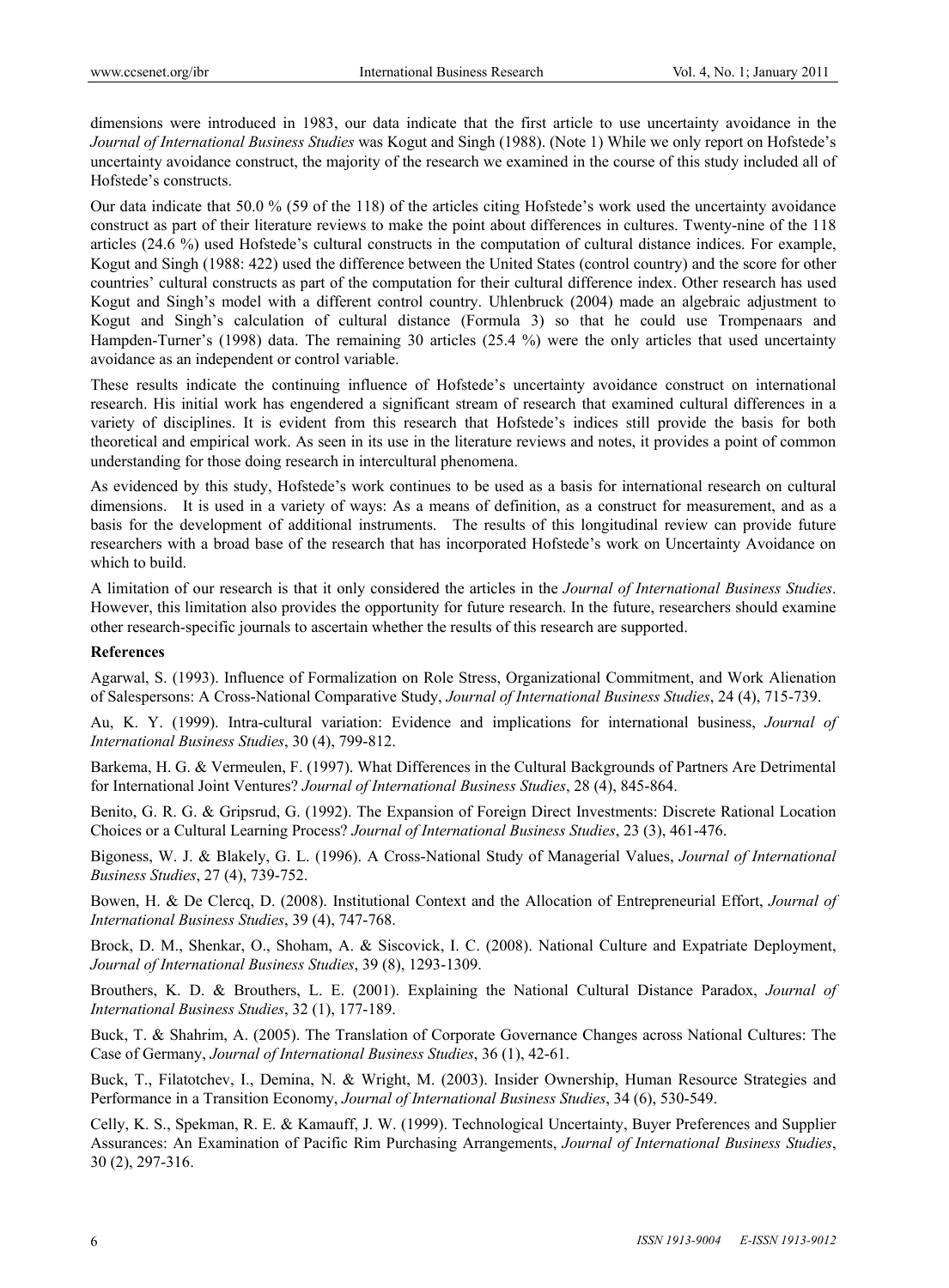Chan, C. M. & Makino, S. (2007). Legitimacy and Multi-Level Institutional Environments: Implications for Foreign Subsidiary Ownership Structure, *Journal of International Business Studies*, 38 (4), 621-638.

Chui, A. C. W. & Kwok, C. C. Y. (2008). National Culture and Life Insurance Consumption, *Journal of International Business Studies*, 39 (1), 88-101.

Chui, A. C. W., Lloyd, A. E. & Kwok, C. C. Y. (2002). The Determination of Capital Structure: Is National Culture a Missing Piece To The Puzzle? *Journal of International Business Studies*, 33 (1), 99-127.

Craig, C. S., Douglas, S. P. & Grein, A. (1992). Patterns of Convergence and Divergence among Industrialized Nations: 1960-1988, *Journal of International Business Studies*, 23 (4), 773-787.

Dawar, N., Parker, P. M. & Price, L. J. (1996). A Cross-Cultural Study of Interpersonal Information Exchange, *Journal of International Business Studies*, 27 (3), 497-516.

DiRienzo, C. E., Das, J., Cort, K. T. & Burbridge, J. (2007). Corruption and the Role of Information. Journal of International Business Studies, 38 (2), 320-332.

Dow, D. & Karunaratna, A. (2006). Developing a Multidimensional Instrument to Measure Psychic Distance Stimuli, *Journal of International Business Studies*, 37 (5), 578-602.

Ellis, P. D. (2008). Does Psychic Distance Moderate the Market Size-Entry Sequence Relationship? *Journal of International Business Studies*, 39 (3), 351-369.

Erramilli, M. K. (1996). Nationality and Subsidiary Ownership Patterns in Multinational Corporations*. Journal of International Business Studies*, 27 (2), 225-248.

Evans, J. & Mavondo, F. T. (2002). Psychic Distance and Organizational Performance: An Empirical Examination of International Retailing Operations, *Journal of International Business Studies*, 33 (3), 515-532.

Fey, C. F. & Björkman, I. (2001). The Effect of Human Resource Management Practices on MNC Subsidiary Performance in Russia, *Journal of International Business Studies*, 32 (1), 59-75.

Frost, T. S. & Zhou, C. (2005). R&D Co-Practice and 'Reverse' Knowledge Integration in Multinational Firms, *Journal of International Business Studies*, 36 (6), 676-687.

Fu, P. P., Kennedy, J., Tata, J., Yukl, G., Bond, M. H., Peng, T-K., Srinivas, E. S., Howell, J. P., Prieto, L., Koopman, P., Boonstra, J. J., Pasa. S., Lacassagne, M-F., Higashide, H. & Cheosakul, A. (2004). The Impact of Societal Cultural Values and Individual Social Beliefs on the Perceived Effectiveness of Managerial Influence Strategies: A Meso Approach, *Journal of International Business Studies*, 35 (4), 284-305.

Giacobbe-Miller, J. K., Miller, D. J., Zhang, W. & Victorov, V. I. (2003). Country and Organizational-Level Adaptation to Foreign Workplace Ideologies: A Comparative Study of Distributive Justice Values in China, Russia and the United States, *Journal of International Business Studies*, 34 (4), 389-406.

Gibson, C. B. (1995). An Investigation of Gender Differences in Leadership across Four Countries, *Journal of International Business Studies*, 26 (2), 225-279.

Gomez-Mejia, L. R. & Palich, L. E. (1997). Cultural Diversity and the Performance of Multinational Firms, *Journal of International Business Studies*, 28 (2), 309-335.

Griffith, D. A. & Harvey, M. G. (2001). A Resource Perspective of Global Dynamic Capabilities, *Journal of International Business Studies*, 32 (3), 597-606.

Griffith, D. A. & Myers, M. B. (2005). The Performance Implications of Strategic Fit of Relational Norm Governance Strategies in Global Supply Chain Relationships, *Journal of International Business Studies*, 36 (3), 254-269.

Griffith, D. A., Hu, M. Y. & Ryans, J. K. (2000). Process Standardization across Intra-and-Inter-Cultural Relationships, *Journal of International Business Studies*, 31 (2), 303-324.

Hennart, J-F. & Larimo, J. (1998). The Impact of Culture on the Strategy of Multinational Enterprises: Does National Origin Affect Ownership Decisions? *Journal of International Business Studies*, 29 (3), 515-538.

Hennart, J-F. & Zeng, M. (2002). Cross-Cultural Differences and Joint Venture Longevity, *Journal of International Business Studies*, 33 (4), 699-716.

Heuer, M., Cummings, J. L. & Hutabarat, W. (1999). Cultural Stability or Change among Managers in Indonesia? *Journal of International Business Studies*, 30 (3), 599-610.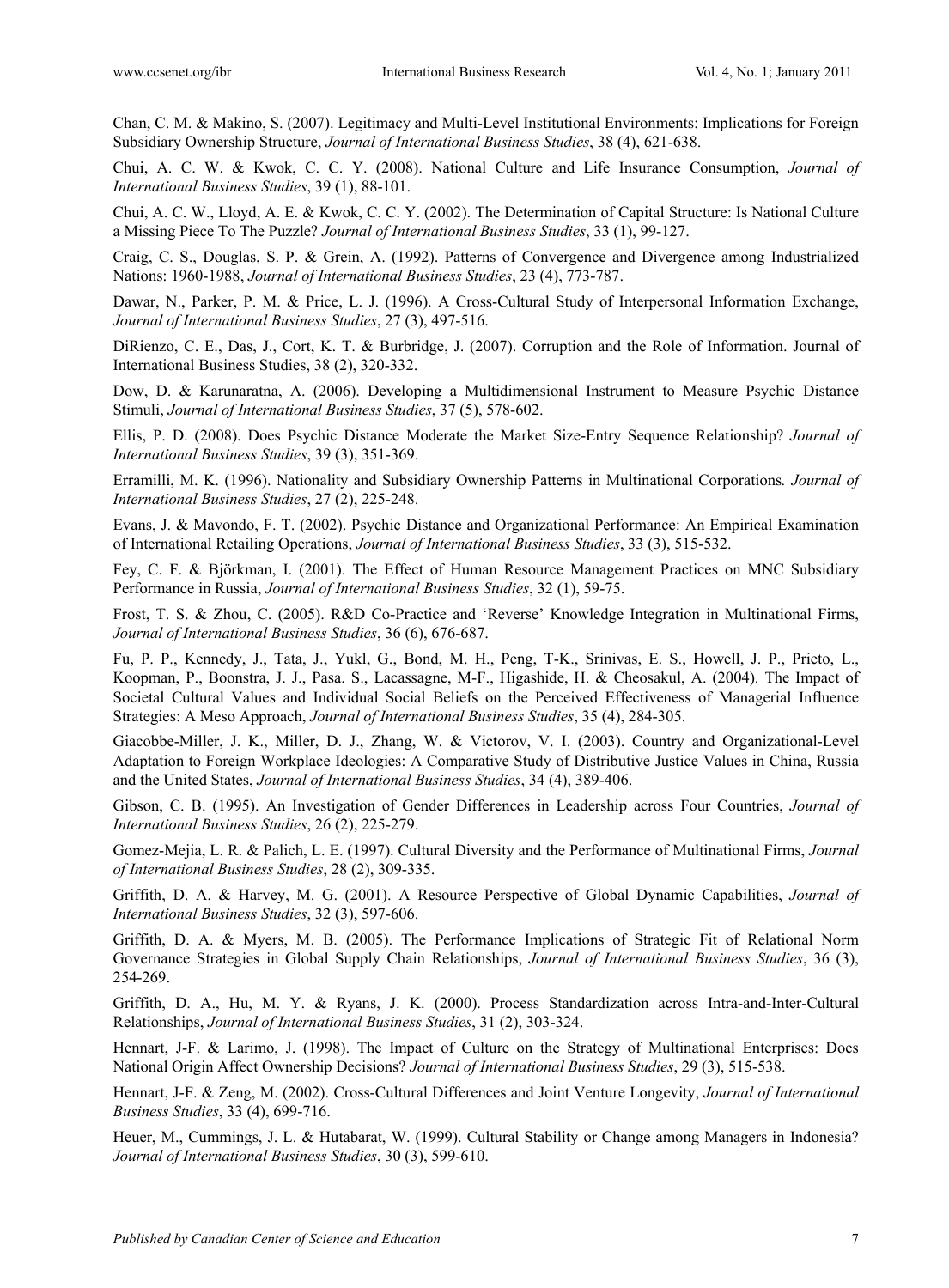Hirst, G., Budhwar, P., Cooper, B. K., West, M., Long, C., Chongyuan, X. & Shipton, H. (2008). Cross-Cultural Variations in Climate for Autonomy, Stress and Organizational Productivity Relationships: A Comparison of Chinese and UK Manufacturing Organizations, *Journal of International Business Studies*, 39 (8), 1343-1358.

Hofstede, G. (1983). The Cultural Relativity of Organizational Practices and Theories, *Journal of International Business Studies*, 14 (2), 75-89.

Hofstede, G. (2006). What did GLOBE really measure? Researchers' Minds versus Respondents' Minds, *Journal of International Business Studies*, 37 (6), 882-896.

Hofstede, G., Van Deusen, C. A., Mueller, C. B. & Charles, T. A. (2002). What Goals Do Business Leaders Pursue? A study in fifteen countries, *Journal of International Business Studies*, 33 (4), 785-803.

Hofstede, G.: (2001). *Culture's Consequences*, 2<sup>nd</sup> ed., London: Sage Publications.

Hofstede, G.: (1991). *Culture's Consequences*, 1<sup>st</sup> ed., London: Sage Publications.

Huang, X. & Van de Vliert, E. (2002). Intrinsic Job Rewards at Country-Level and Individual-Level Codetermine Job Satisfaction, *Journal of International Business Studies*, 33 (2), 385-394.

Husted, B. W. (1999). Wealth, Culture, and Corruption, *Journal of International Business Studies*, 30 (2), 339-359.

Husted, B. W., Dozier, J. B., McMahon, J. T. & Kattan, M. W. (1996). The impact of cross-national carriers of business ethics on attitudes about questionable practices and form of moral reasoning, *Journal of International Business Studies*, 27 (2), 391-411.

Hutzschenreuter, T. & Voll, J. C. (2008). Performance Effects of "Added Cultural Distance" in the Path of International Expansion: The Case of German Multinational Enterprises, *Journal of International Business Studies*, 39 (1), 53-70.

Jackson, G. & Deeg, R. (2008). Comparing Capitalisms: Understanding Institutional Diversity and Its Implications for International Business, *Journal of International Business Studies*, 39 (4), 540-561.

Javidan, M., House, R. J., Dorfman, P. W., Hanges, P. J. & de Luque, M. S. (2006). Conceptualizing and Measuring Cultures and their Consequence: A Comparative Review of GLOBE's and Hofstede's Approaches, *Journal of International Business Studies*, 38 (6), 897-914.

Jensen, R. & Szulanski, G. (2004). Stickiness and the Adaptation of Organizational Practices in Cross-Border Knowledge Transfers, *Journal of International Business Studies*, 35 (6), 508-523.

Kale, S. H. & Barnes, J. W. (1992). Understanding the Domain of Cross-National Buyer-Seller Interactions, *Journal of International Business Studies*, 23 (1), 101-132.

Kashlak, R. J., Chandran, R. & Di Benedetto, C. A. (1998). Reciprocity in International Business: A Study of Telecommunications Alliances and Contracts, *Journal of International Business Studies*, 29 (2), 281-304.

Kirkman, B. L., Lowe, K. B. & Gibson, C. B. (2006). A quarter Century of "Culture's Consequences: A Review of Empirical Research Incorporating Hofstede's Cultural Values Framework, *Journal of International Business Studies*, 37 (3), 285-320.

Kogut, B. & Singh, H. (1988). The Effect of National Culture on the Choice of Entry Mode, *Journal of International Business Studies*, (19 (3), 411-432.

Kwok, C. C. Y. & Tadesse, S. (2006a). National Culture and Financial Systems, *Journal of International Business Studies*, 37 (2), 227-247.

Kwok, C. C. Y. & Tadesse, S. (2006b). The MNC as an Agent of Change for Host-Country Institutions: FDI and Corruption, *Journal of International Business Studies*, 37 (6), 767-785.

Lau, C-M. & Ngo, H-Y. (2001). Organization Development and Firm Performance: A Comparison of Multinational and Local Firms, *Journal of International Business Studies*, 32 (1), 95-114.

Lenartowicz, T. & Roth, K. (1999). A Framework for Culture Assessment, *Journal of International Business Studies*, 30 (4), 781-798.

Leung, K., Bhagat, R. S., Buchan, N. R., Erez, M. & Gibson, C. B. (2005). Culture and International Business: Recent Advances and Their Implications for Future Research, *Journal of International Business Studies*, 36 (4), 357-378.

Li, J. & Guisinger, S. (1992. The Globalization of Service Multinationals in the "Triad" Regions: Japan, Western Europe, and North America, *Journal of International Business Studies*, 23 (4), 675-696.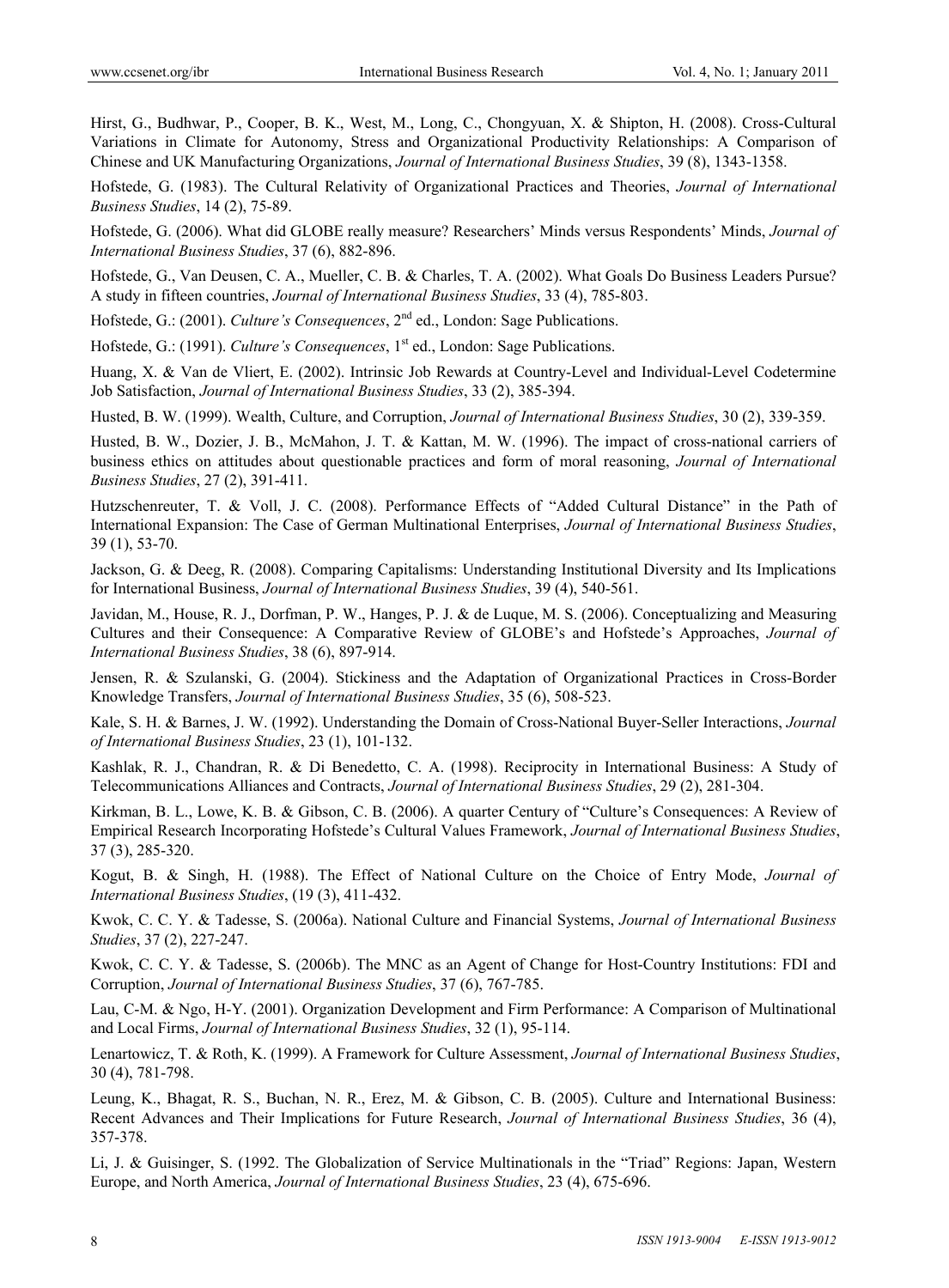Li, J., Lam, K. & Qian, G. (2001). Does Culture Affect Behavior and Performance of Firms? The case of joint ventures in China, *Journal of International Business Studies*, 32 (1), 115-131.

Lim, K. H., Leung, K., Sia, C. L. & Lee, M. K. D. (2004). Is eCommerce Boundary-Less? Effects of individualism-collectivism and uncertainty avoidance on internet shopping, *Journal of International Business Studies*, 35 (6), 545-559.

Ling, Y., Floyd, S. W. & Baldridge, D. C. (2005). Toward a Model of Issue-Selling by Subsidiary Managers in Multinational Organizations, *Journal of International Business Studies*, 36 (6), 637-654.

Loree, D. W. & Guisinger, S. E. (1995). Policy and Non-Policy Determinants of U.S. Equity Foreign Direct Investment, *Journal of International Business Studies*, 26 (2), 281-299.

Luo, Y. (2003). Market-Seeking MNEs in an Emerging Market: How Parent-Subsidiary Links Shape Overseas Success, *Journal of International Business Studies*, 34 (3), 290-309.

Luo, Y. (2006). Political Behavior, Social Responsibility, and Perceived Corruption: A Structuration Perspective, *Journal of International Business Studies*, 37 (6), 747-766.

Luo, Y. (2007). An Integrated Anti-Opportunism System in International Exchange, *Journal of International Business Studies*, 38 (6), 855-877.

Luo, Y. & Park, S. H. (2004). Multiparty Cooperation and Performance in International Equity Joint Ventures, *Journal of International Business Studies*, 35 (2), 142-160.

Luo, Y. & Peng, M. W. (1999). Learning to Compete in a Transition Economy: Experience, Environment, and Performance, *Journal of International Business Studies*, 30 (2), 269-295.

Lynch, P. D. & Beck, J. C. (2001). Profiles of Internet Buyers in 20 Countries: Evidence for Region-Specific Strategies, *Journal of International Business Studies*, 32 (4), 725-748.

Makhija, M. V. & Stewart, A. C. (2002). The Effect of National Context on Perceptions of Risk: A Comparison of Planned versus Free-Market Managers, *Journal of International Business Studies*, 33 (4), 737-756.

Manev, I. M. & Stevenson, W. B. (2001). Nationality, Cultural Distance, and Expatriate Status: Effects on the Managerial Network in a Multinational Enterprise, *Journal of International Business Studies*, 32 (2), 285-303.

Markides, C. C. & Ittner, C. D. (1994). Shareholder Benefits from Corporate International Diversification: Evidence from U.S. International Acquisitions, *Journal of International Business Studies*, 25 (2), 343-366.

Maznevski, M. L. (1994). Understanding Global Cultures: Metaphorical Journeys through 17 Countries, *Journal of International Business Studies*, 25 (3), 662-666.

McNamara, G. & Vaaler, P. M. (2000). The Influence of Competitive Positioning and Rivalry on Emerging Market Risk Assessment, *Journal of International Business Studies*, 31 (2), 337-347.

Mezias, J. M. & Scandura, T. A. (2005). A Needs-Driven Approach to Expatriate Adjustment and Career Development: A Multiple Mentoring Perspective, *Journal of International Business Studies*, 36 (5), 5(19-538.

Miller, J. S., Hom, P. W. & Gomez-Mejia, L. R. (2001). The High Cost of Low Wages: Does Maquiladora Compensation Reduce Turnover? *Journal of International Business Studies*, 32 (3), 585-595.

Miller, K. D. (1992). A Framework for Integrated Risk Management in International Business, *Journal of International Business Studies*, 23 (2), 311-331.

Money, R. B. (1998). International Multilateral Negotiations and Social Networks, *Journal of International Business Studies*, 29 (4), 695-710.

Morosini, P., Shane, S. & Singh, H. (1998). National Cultural Distance and Cross-Border Acquisition Performance, *Journal of International Business Studies*, 29 (1), 137-158.

Nadolska, A. & Barkema, H. G. (2007). Learning to Internationalise: The Pace and Success of Foreign Acquisitions, *Journal of International Business Studies*, 38 (7), 1170-1186.

Neelankavil, J. P., Mathur, A. & Zhang, Y. (2000). Determinants of Managerial Performance: A Cross-Cultural Comparison of the Perceptions of Middle-Level Managers in Four Countries, *Journal of International Business Studies*, 31 (1), 121-140.

Newburry, W. & Yakova, N. (2006). Standardization Preferences: A Function of National Culture, Work Interdependence and Local Embeddedness, *Journal of International Business Studies*, 37 (1), 44-60.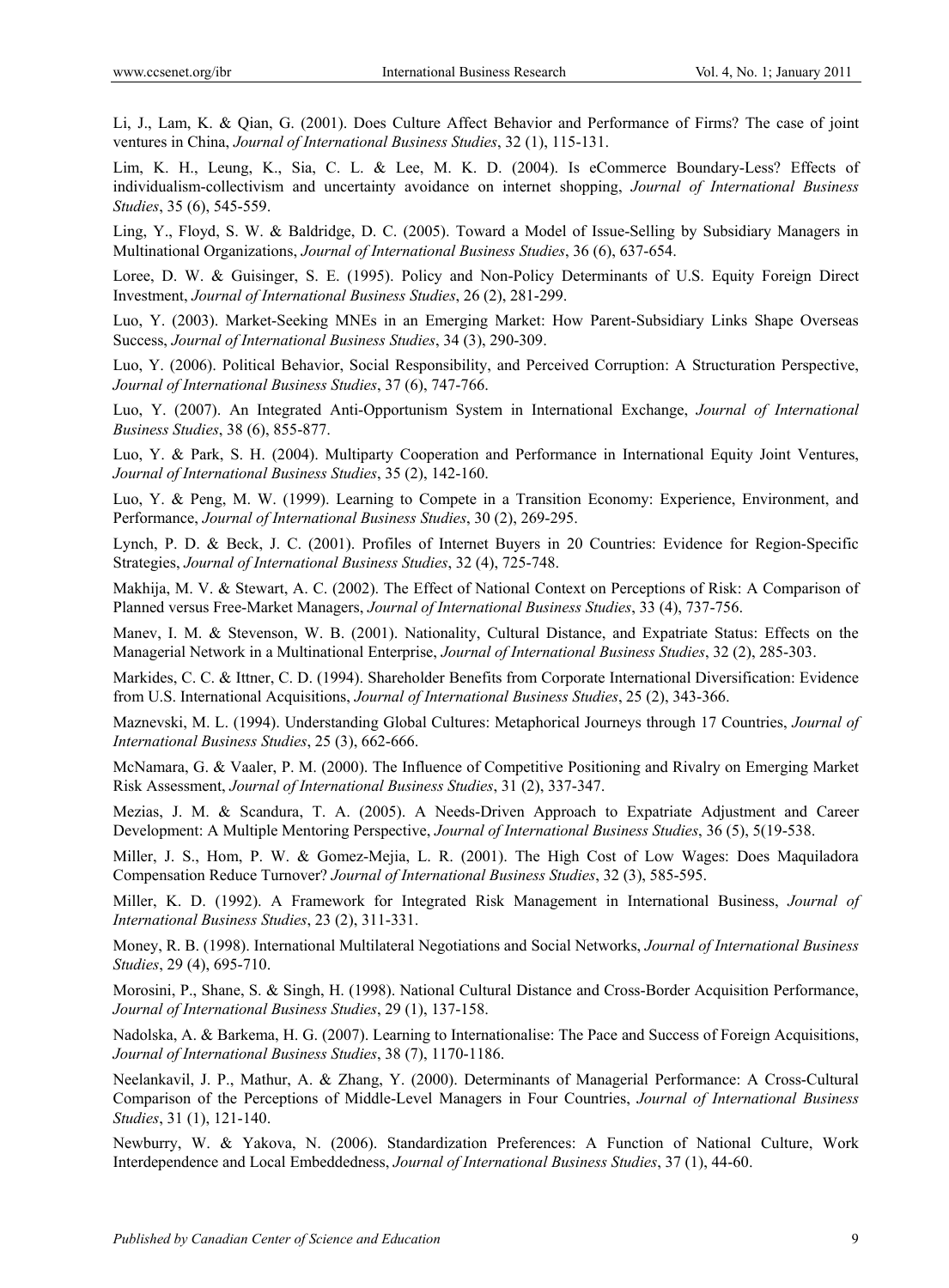Newman, K. L. & Nollen, S. D. (1996). Culture and Congruence: The Fit between Management Practices and National Culture, *Journal of International Business Studies*, 27 (4), 753-779.

Nye, C. W., Roth, M. S. & Shimp, T. A. (2008). Comparative Advertising in Markets where Brands and Comparative Advertising Are Novel, *Journal of International Business Studies*, 39 (5), 851-863.

O'Grady, S. & Lane, H. W. (1996). The Psychic Distance Paradox, *Journal of International Business Studies*, 27 (2), 309-333.

Pan, Y. (1996). Influences on Foreign Equity Ownership Level in Joint Ventures in China, *Journal of International Business Studies*, 27 (1), 1-26.

Pan, Y. (2002). Equity Ownership in International Joint Ventures: The Impact of Source Country Factors, *Journal of International Business Studies*, 33 (2), 375-384.

Pan, Y. & Tse, D. K. (1996). Cooperative Strategies between Foreign Firms in an Overseas Country, *Journal of International Business Studies*, 27 (5), 929-946.

Parboteeah, K. P., Hoegl, M. & Cullen, J. B. (2008). Managers' Gender Role Attitudes: A Country Institutional Profile Approach, *Journal of International Business Studies*, 39 (5), 795-813.

Pellegrini, E. K. & Scandura, T. A. (2006). Leader-Member Exchange (LMX), Paternalism, and Delegation in the Turkish Business Culture: An Empirical Investigation, *Journal of International Business Studies*, 37 (2), 264-279.

Pothukuchi, V., Damanpour. F., Choi, J. Chen, C. C. & Park, S. H. (2002). National and Organizational Culture Differences and International Joint Venture Performance, *Journal of International Business Studies*, 33 (2), 243-265.

Ralston, D. A., Gustafson, D. J., Cheung, F. M. & Terpstra, R. H. (1993). Differences in Managerial Values: A Study of U.S., Hong Kong and PRC managers, *Journal of International Business Studies*, 24 (2), 249-275.

Ralston, D. A., Holt, D. H., Terpstra, R. H. & Kai-Cheng, Y. (1997). The Impact of National Culture and Economic Ideology and Managerial Work Values: A Study of the United States, Russia, Japan, and China, *Journal of International Business Studies*, 28 (1), 177-207.

Rao, A. & Hashimoto, K. (1996). Intercultural Influence: A Study of Japanese Expatriate Managers in Canada, *Journal of International Business Studies*, 27 (3), 443-466.

Reuer, J. J., Shenkar, O. & Ragozzino R. (2004). Mitigating Risk in International Mergers and Acquisitions: The role of contingent payouts, *Journal of International Business Studies*, 35 (1), (19-32.

Salter, S. B. & Niswander, F. (1995). Cultural Influence on the Development Of Accounting Systems Internationally: A Test of Gray's [1988] Theory, *Journal of International Business Studies*, 26 (2), 379-397.

Schuler, R. S. & Rogovsky, N. (1998). Understanding Compensation Practice Variations across Firms: The Impact of National Culture, *Journal of International Business Studies*, 29 (1), 159-177.

Shane, S. (1995). Uncertainty Avoidance and the Preference for Innovation Championing Roles, *Journal of International Business Studies*, 26 (1), 47-68.

Shenkar, O. (2001). Cultural Distance Revisited: Towards A More Rigorous Conceptualization and Measurement of Cultural Differences, *Journal of International Business Studies*, 32 (3), 5(19-535.

Shenkar, O. & Zeira, Y. (1992). Role Conflict and Role Ambiguity of Chief Executive Officers in International Joint Ventures, *Journal of International Business Studies*, 23 (1), 55-75.

Sirmon, D. G. & Lane, P. J. (2004). A Model of Cultural Differences and International Alliance Performance, *Journal of International Business Studies*, 35 (4), 306-3(19.

Sivakumar, K. & Nakata, C. (2001). The Stampede toward Hofstede's Framework: Avoiding the Sample Design Pit in Cross-Cultural Research, *Journal of International Business Studies*, 32 (3), 555-574.

Slangden, A. H. L. & Hennart, J-F. (2008). Do Multinationals Really Prefer to Enter Culturally Distant Countries through Greenfields Rather than through Acquisitions? The Role of Parent Experience and Subsidiary Autonomy, *Journal of International Business Studies*, 39 (3), 472-490.

Smith, P. B. (2006). When Elephants Fight, the Grass Gets Trampled: The GLOBE and Hofstede Projects, *Journal of International Business Studies*, 37 (6), 915-921.

Smith, P. B., Peterson, M. F. & Wang, Z. M. (1996). The Manager as Mediator of Alternative Meanings: A Pilot Study from China, the USA and U.K., *Journal of International Business Studies*, 27 (1), 115-137.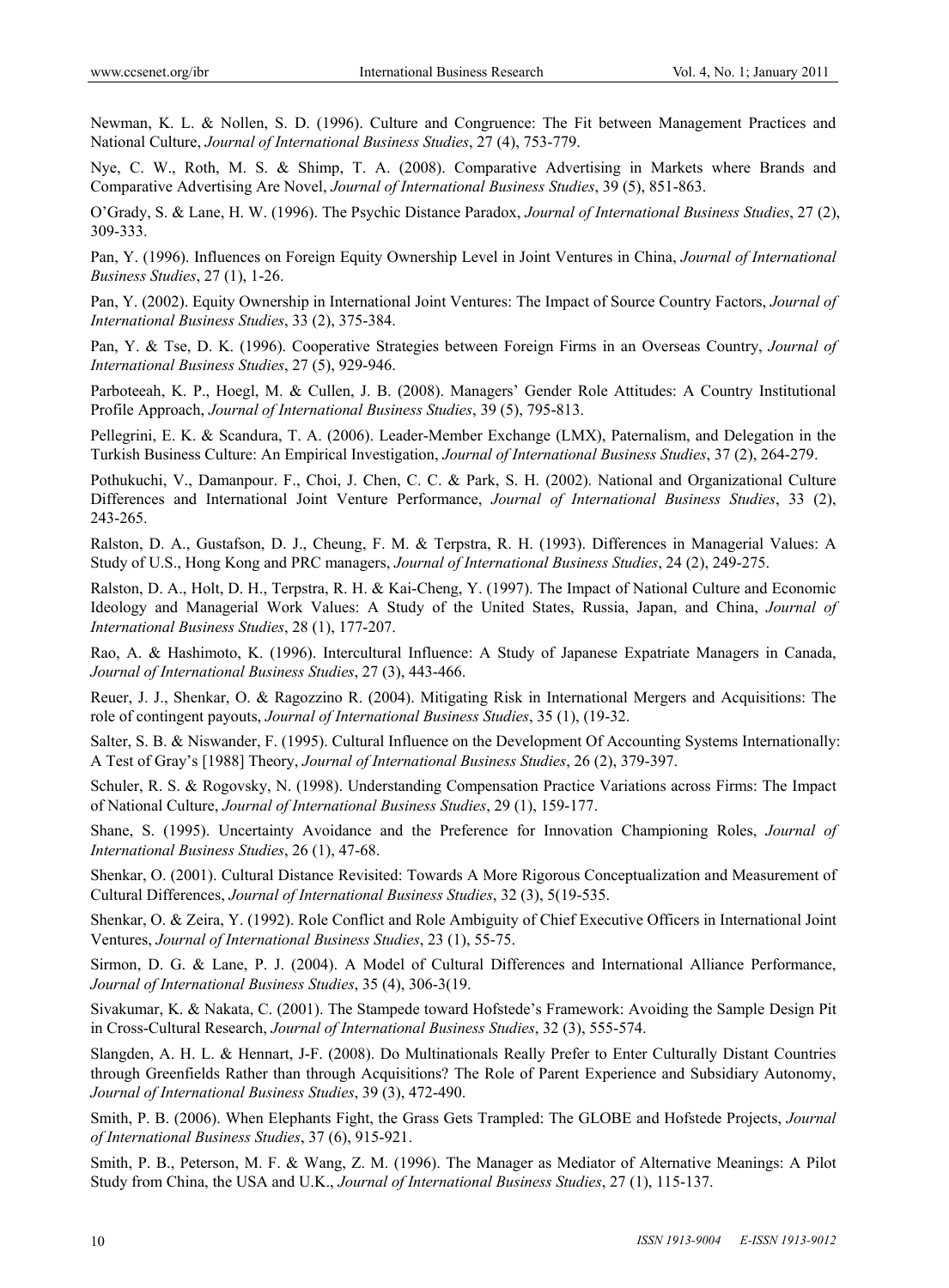Soutar, G. N., Grainger, R. & Hedges, P. (1999). Australian and Japanese Value Stereotypes: A Two-Country Study, *Journal of International Business Studies*, 30 (1), 203-216.

Speck, S. K. S. & Roy, A. (2008). The Interrelationships between Television Viewing, Values and Perceived Well-Being: A Global Perspective, *Journal of International Business Studies*, 39 (7), 1(197-12(19.

Steenkamp, J-B. E. M., Batra, R. & Alden, D. L. (2003). How Perceived Brand Globalness Creates Brand Value, *Journal of International Business Studies*, 34 (1), 53-65.

Tallman, S. B. & Shenkar, O. (1994). A Managerial Decision Model of International Cooperative Venture Formation, *Journal of International Business Studies*, 25 (1), 91-113.

Tang, L. & Koveos, P. E. (2008). A Framework to Update Hofstede's Cultural Value Indices: Economic Dynamics and Institutional Stability, *Journal of International Business Studies*, 39 (6), 1045-1063.

Thomas, A. S. & Mueller, S. L. (2000). A Case for Comparative Entrepreneurship: Assessing the Relevance of Culture, *Journal of International Business Studies*, 31 (2), 287-301.

Thomas, A. S., Shenkar, O. & Clarke, L. (1994). The Globalization of our Mental Maps: Evaluating the Geographic Scope of JIBS Coverage, *Journal of International Business Studies*, 25 (4), 675-686.

Tihanyi, L., Griffith, D. A. & Russell, C. J. (2005). The Effect of Cultural Distance on Entry Mode Choice, International Diversification, and MNE Performance: A Meta-Analysis, *Journal of International Business Studies*, 36 (3), 270-283.

Trompenaars, F. & Hampden-Turner, C. (1998). *Riding the waves of culture*, 2nd ed. McGraw-Hill: New York.

Tse, D. K., Pan, Y. & Au, K. Y. (1997). How MNCs Choose Entry Modes and Form Alliances: The China Experience, *Journal of International Business Studies*, 28 (4), 779-805.

Ueno, S. & Sekaran, U. (1992). The Influence of Culture on Budget Control Practices in the USA and Japan: An Empirical Study. Journal of International Business Studies, 23 (4), 659-674.

Uhlenbruck, K. (2004). Developing Acquired Foreign Subsidiaries: The Experience of MNES in Transition Economies, *Journal of International Business Studies*, 35 (2), 109-123.

Van de Vliert, E. (2003). Thermoclimate, Culture, and Poverty as Country-Level Roots of Workers' Wages, *Journal of International Business Studies*, 34 (1), 40-52.

Wu, C., Lawler, J. J. & Yi, X. (2008). Overt Employment Discrimination in MNC Affiliates: Home-Country Cultural and Institutional Effects, *Journal of International Business Studies*, 39 (5), 772-794.

Yan, A. & Zeng, M. (1999). International Joint Venture Instability: A Critique of Previous Research, a Reconceptualization, and Directions for Future Research, *Journal of International Business Studies*, 30 (2), 397-414.

Yeh, R-S. & Lawrence, J. J. (1995). Individualism and Confucian Dynamism: A Note on Hofstede's Cultural Root to Economic Growth, *Journal of International Business Studies*, 26 (3), 655-669.

Zaheer, S. (1995). Circadian Rhythms: The Effects of Global Market Integration in the Currency Trading Industry, *Journal of International Business Studies*, 26 (4), 699-728.

Zaheer, S. & Zaheer, A. (1997). Country Effects on Information Seeking in Global Electronic Networks, *Journal of International Business Studies*, 28 (1), 77-100.

Zhang, C. Cavusgil, S. T., & Roath, A. S. (2003). Manufacturer Governance of Foreign Distributor Relationships: Do Relational Norms Enhance Competitiveness in the Export Market? *Journal of International Business Studies*, 34 (6), 550-566.

#### **Notes**

Note 1. In 1980s there was no online database for journals. The second author recalls developing the literature review for his dissertation in 1989 and 1990. He spent most of his free time searching through hard copies of journals for relevant articles. Consequently, a five-year lag between the publication of an article such as Hofstede's in 1983 and the first use of his research in subsequent research in 1988 was not unusual especially if one considers the submission, review and publication processes.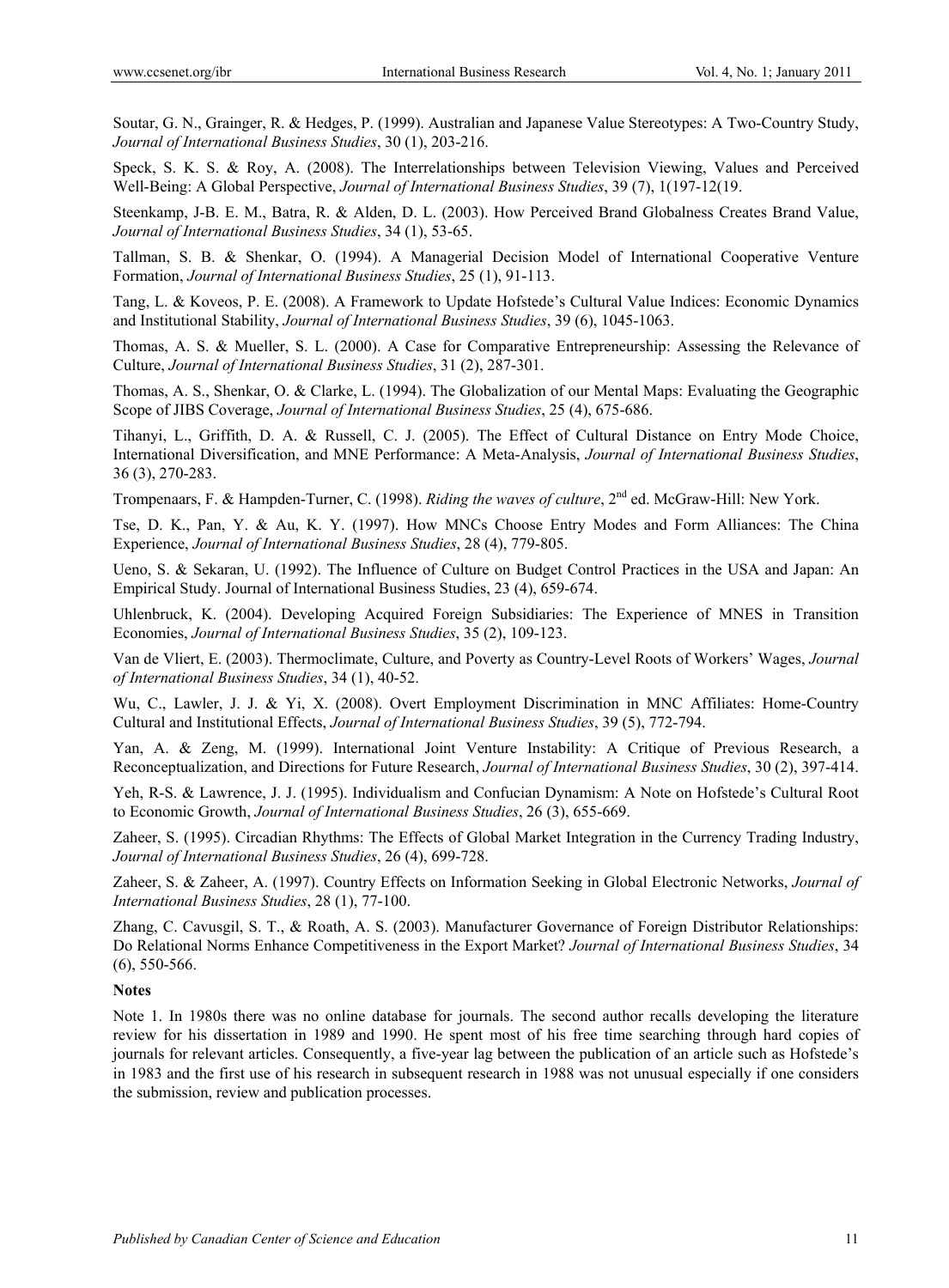# Table 1. Notes section and definition articles

| Author(s)                    | Year                            | Sample                                            | Major Finding(s)                                                                  |  |  |  |
|------------------------------|---------------------------------|---------------------------------------------------|-----------------------------------------------------------------------------------|--|--|--|
|                              | Panel A: Notes Section Articles |                                                   |                                                                                   |  |  |  |
| Jackson & Deeg               | 2008                            | Theory development                                | Used Hofstede in literature review.                                               |  |  |  |
| Speck & Roy                  | 2008                            | Argentina, Chile, China, Croatia, India, Lebanon, | Effects of materialism and television viewing on perception of well-being         |  |  |  |
|                              |                                 | Mexico, New Zealand, Poland, Slovenia, Turkey,    |                                                                                   |  |  |  |
|                              |                                 | <b>U.A.E.</b> , U.S.                              |                                                                                   |  |  |  |
| Tihanyi et al.               | 2005                            | U.S.-based Multi-National Corporation             | Used Hofstede to code Multi-National Enterprises. Found strong negative           |  |  |  |
|                              |                                 |                                                   | association between cultural distance and entry mode choice for US-based          |  |  |  |
|                              |                                 |                                                   | Multi-National Enterprise                                                         |  |  |  |
| Panel B: Definition Articles |                                 |                                                   |                                                                                   |  |  |  |
| Bigoness & Blakely           | 1996                            | Australia, Brazil, Denmark, France, Germany,      | Used Hofstede in literature review. Found 4 managerial values that differentiated |  |  |  |
|                              |                                 | Italy, Japan, Netherlands, Norway, Sweden, U.K.,  | among cultures                                                                    |  |  |  |
|                              |                                 | U.S.                                              |                                                                                   |  |  |  |
| Giacobbe-Miller et al.       | 2003                            | China, Russia, U.S.                               | Effects of culture on distributive justice values                                 |  |  |  |
| Gibson                       | 1995                            | Australia, Norway, Sweden, U.S.                   | Country differences in leadership styles were found                               |  |  |  |
| Griffith & Myers             | 2005                            | U.S. Importers                                    | Strategic fit of norm governance strategies on global supply chain relationships  |  |  |  |
| Hofstede                     | 2006                            | Database of 56 countries                          | Comparison of GLOBE and Hofstede scales                                           |  |  |  |
| Hofstede                     | 1983                            | 50 countries                                      | Developed UA construct and measures                                               |  |  |  |
| Kale & Barnes                | 1992                            | Theory development                                | Cultural and personality influences on buyer-seller interactions                  |  |  |  |
| Lenartowicz & Roth           | 1999                            | Theory development                                | Suggest another framework for culture assessment                                  |  |  |  |
| Ling et al.                  | 2005                            | Theory development                                | Influence of culture on "issue selling" approaches by subsidiary managers in      |  |  |  |
|                              |                                 |                                                   | Multi-National Corporations                                                       |  |  |  |
| Lynch & Beck                 | 2001                            | 20 country sample                                 | Impact of culture on internet-buying behaviors                                    |  |  |  |
| Neelankavil et al.           | 2000                            | China, India, Philippines, U.S.                   | Impact of culture on senior manager's perception of middle manager                |  |  |  |
|                              |                                 |                                                   | performance                                                                       |  |  |  |
| Newman & Nollen              | 1996                            | US with 18 non-US subsidiaries                    | Effect of congruence of management practices and culture on Multi-National        |  |  |  |
|                              |                                 |                                                   | Enterprise performance                                                            |  |  |  |
| Ralston et al.               | 1997                            | China, Japan, Russia, U.S.                        | Used Hofstede as a literature review item. Used Schwartz instrument for           |  |  |  |
|                              |                                 |                                                   | divergence or convergence of manager's work values.                               |  |  |  |
| Yeh & Lawrence               | 1995                            | Literature review                                 | Critique of Hofstede's link between culture and economic growth                   |  |  |  |
| Zhang et al.                 | 2003                            | U.S.                                              | Impact of trust on manufacturer's relationships in the export market              |  |  |  |

# Table 2a. Research hypotheses articles – No Sample

| Author(s)         | Year | Use of Uncertainty Avoidance | Major Finding(s)                                                                   |
|-------------------|------|------------------------------|------------------------------------------------------------------------------------|
| Leung et al.      | 2005 | Review of cultural research  | Need for a more complex methodology in examining the effects of culture            |
| Maznevski         | 1994 | Book review                  | Use of metaphors to understand 17 countries                                        |
| Mezias & Scandura | 2005 | Theory development           | Effect of mentoring on expatriate adjustment and career development                |
| Miller            | 1992 | Theory development           | Framework for integrated risk management at the strategic level in international   |
|                   |      |                              | business                                                                           |
| Money             | 1998 | Theory development           | Impact of culture on international multilateral negotiations                       |
| Shenkar           | 2001 | Theory development           | Need for better measure of cultural distance                                       |
| Sirmon & Lane     | 2004 | Theory development           | Impact of cultural differences on international firm alliances                     |
| Smith             | 2006 | Discussion                   | Analysis of debate between GLOBE and Hofstede                                      |
| Tallman & Shenkar | 1994 | Theory development           | Effect of culture on decision-making model of Multi-National Enterprise executives |
|                   |      |                              | regarding international cooperative ventures                                       |
| Thomas et al.     | 1994 | Discussion                   | Patterns of country coverage in the Journal of International Business Studies      |
| Yan & Zeng        | 1999 | Discussion                   | Review of literature on international joint venture instability                    |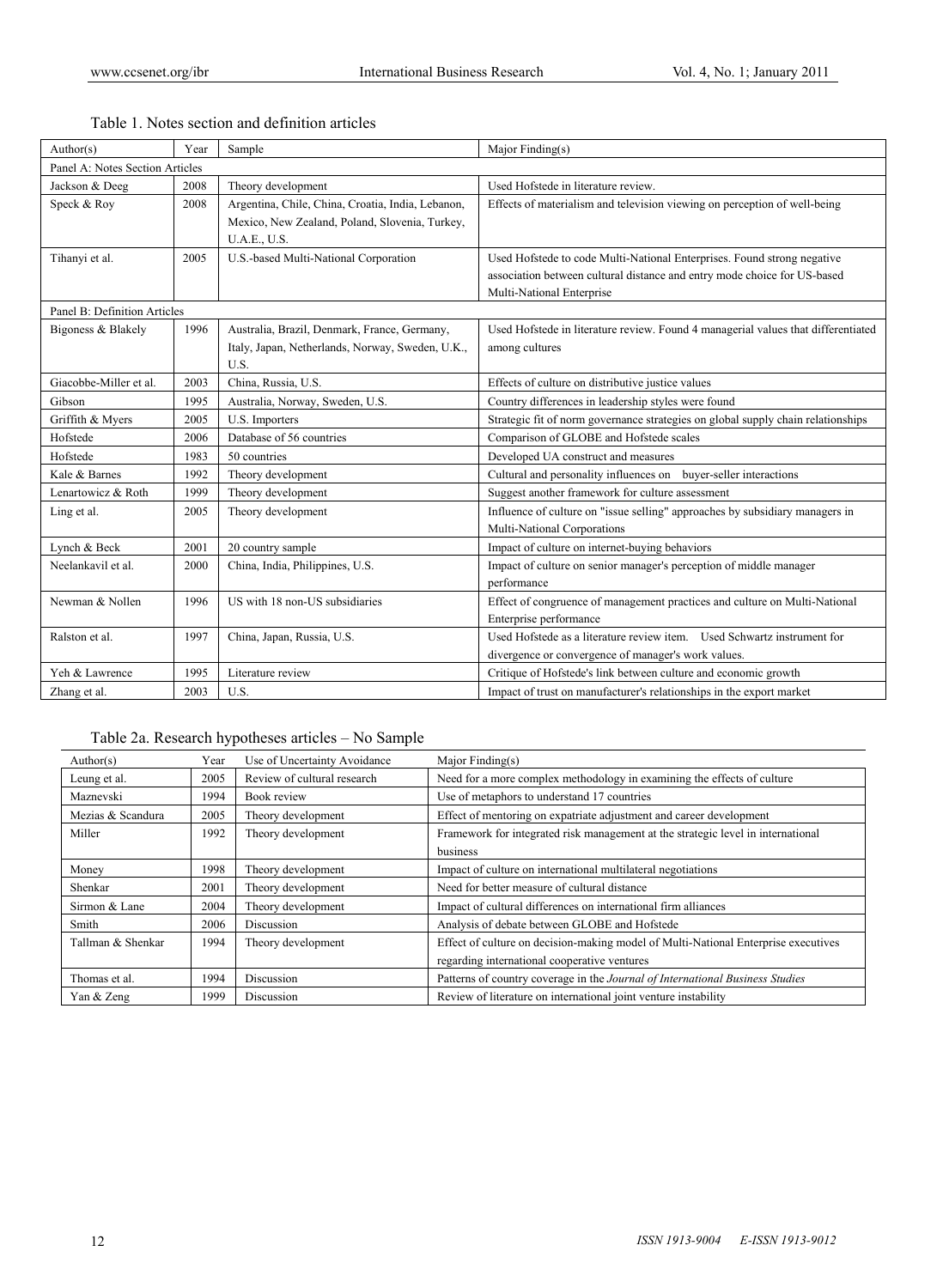## Table 2b. Research hypotheses articles – Samples of one-or-two countries

| Author(s)             | Year | Use of Uncertainty Avoidance              | Major Finding(s)                                                                  |
|-----------------------|------|-------------------------------------------|-----------------------------------------------------------------------------------|
| Agarwal               | 1993 | India and U.S.                            | U.S. shows stronger relationship than India ((LPD/HI) (HPD/LI)cultures) in:       |
|                       |      |                                           | job codification/role ambiguity,                                                  |
|                       |      |                                           | rule observation/role ambiguity,                                                  |
|                       |      |                                           | rule observation/organizational commitment,                                       |
|                       |      |                                           | organizational commitment/work alienation                                         |
| Buck et al.           | 2003 | Ukrainian Labor Force Survey              | Human Resource Management strategies are related to firm performance in the       |
|                       |      |                                           | Ukraine                                                                           |
| Celly et al.          | 1999 | U.S. National Association of Purchasing   | Uncertainty about international purchasing increases relationship building to     |
|                       |      | Management members                        | compensate                                                                        |
| Fey & Björkman        | 2001 | Russia                                    | Effect of Human Resource Management on Multi-National Corporation's subsidiary    |
|                       |      |                                           | performance                                                                       |
| Hirst et al.          | 2008 | China and U.K.                            | Cultural differences in employee autonomy, stress and organizational productivity |
| Makhija & Steward     | 2002 | U.S. and Czech Republic                   | Impact of culture on perceptions of risk for managers                             |
| Markides & Ittner     | 1994 | U.S.                                      | Benefits of international diversification on shareholders                         |
| Miller et al.         | 2001 | Mexico                                    | Impact of compensation strategies in American owned plants in Mexico              |
| O'Grady & Lane        | 1996 | Canada and U.S.                           | Closer psychic distance should result in better firm performance in international |
|                       |      |                                           | development                                                                       |
| Pellegrini & Scandura | 2006 | Turkey                                    | Effect of culture on leadership practices                                         |
| Rao & Hashimoto       | 1996 | Canada based Japanese ex-patriot managers | Impact of culture on influence strategies of managers - Japanese towards Canadian |
|                       |      |                                           | and Japanese workers                                                              |
| Soutar et al.         | 1999 | Australia and Japan                       | Perceptions of each culture differ from those respondents of the that culture     |
| Wu et al.             | 2008 | Taiwan and Thailand                       | Impact of culture on discriminatory criteria in employment decisions              |
| Zaheer                | 1995 | Japan and U.S.                            | Impact of culture on firm structures and processes                                |

HI High Individualism

HPD High Power Distance

LI Low Individualism

LPD Low Power Distance

# Table 2c. Research hypotheses articles – Samples of three-or-more countries

| Author(s)             | Year | Sample                                                           | Major Finding(s)                                                 |
|-----------------------|------|------------------------------------------------------------------|------------------------------------------------------------------|
| Chui et al.           | 2002 | Worldscope data base                                             | National culture affects corporate capital structures            |
| DiRienzo et al.       | 2007 | 85 countries                                                     | Impact of economic, cultural, information and communication      |
|                       |      |                                                                  | technology on corruption                                         |
| Griffith et al.       | 2000 | Canada, Chile, Mexico, U.S.                                      | Effect of culture on relationship development strategies         |
| Hofstede et al.       | 2002 | 21 country sample                                                | Goals of business leaders                                        |
| Huang & Van de Vliert | 2002 | International Society Survey Program - 19 country sample         | Determinants of job satisfaction                                 |
| Husted et al.         | 1996 | Mexico, Spain, U.S.                                              | Cultural differences in moral reasoning                          |
| Javidan et al.        | 2006 | GLOBE and Hofstede's data                                        | Refutation of Hofstede's critique of GLOBE                       |
| Kashlak et al.        | 1998 | US and 109 countries                                             | Effects of culture, economics, and governance mechanism on       |
|                       |      |                                                                  | reciprocity in business alliances                                |
| Kwok & Tadesse        | 2006 | Data set of 140 countries                                        | Effect of presence of Multi-National Enterprises on corruption   |
|                       | b    |                                                                  |                                                                  |
| Lau & Ngo             | 2001 | Europe, Hong Kong, Japan, U.S.                                   | Effect of OD interventions on multinational firms and employee   |
|                       |      |                                                                  | performance                                                      |
| Li et al.             | 2001 | China's Third Industry Census - Australia, Canada, China,        | Effect of culture on behavior and performance of firms - joint   |
|                       |      | France, Germany, Great Britain, Japan, Macao, North Korea,       | ventures                                                         |
|                       |      | Singapore, South Korea, Taiwan, U.S.                             |                                                                  |
| Maney & Stevenson     | 2001 | U.K. Multi-National Enterprises and subsidiaries in 36 countries | Culture on manager's network ties in a Multi-National Enterprise |
| McNamera & Vaaler     | 2000 | Ratings from the Nationally Recognized Statistical Rating        | Credit rating risk assessments of emerging market borrowers      |
|                       |      | Organization agencies - six agencies                             |                                                                  |
| Ralston et al.        | 1993 | China, Hong Kong, U.S.                                           | Effect of culture on differences in managerial values            |
| Sivakumar & Nakata    | 2001 | Arab Countries, Argentina, Australia, Austria, Brazil, Canada,   | Methodology to perform better multi-country analyses using       |
|                       |      | Denmark, East Africa, El Salvador, Finland, France, Germany,     | Hofstede's cultural constructs.                                  |
|                       |      | Greece, Guatemala, Hong Kong, Ireland, Israel, Jamaica, Japan,   |                                                                  |
|                       |      | Malaysia, Netherlands, Norway, Panama, Peru, Portugal,           |                                                                  |
|                       |      | Singapore, South Korea, Spain, Sweden, Switzerland, Turkey,      |                                                                  |
|                       |      | U.K., U.S., Venezuela, West Africa                               |                                                                  |
| Smith et al.          | 1996 | Hong Kong, Japan, U.K., U.S.                                     | Impact of culture on manager's handling of work events           |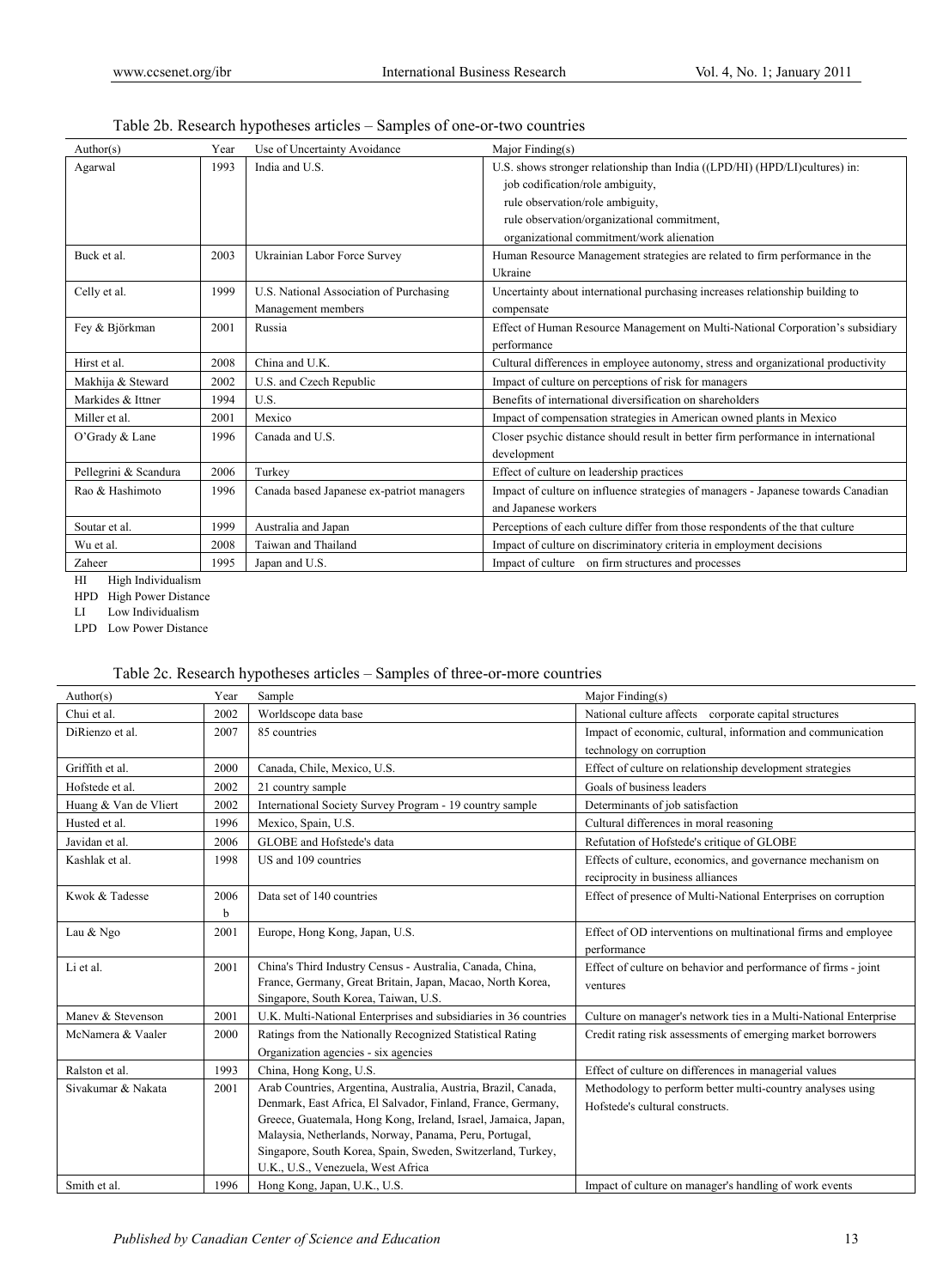| Author(s)              | Year | Sample                             | Major Finding(s)                                                               |
|------------------------|------|------------------------------------|--------------------------------------------------------------------------------|
| Barkema & Vermeulen    | 1997 | 25 firms                           | KSI to compute cultural distance                                               |
| Benito & Gripsrud      | 1992 | 201 cases                          | KSI as measure of cultural distance between Norway and Foreign Direct          |
|                        |      |                                    | Investment countries                                                           |
| Dow & Karunaratna      | 2006 | 38 countries                       | Talk about what many researchers do                                            |
| Ellis                  | 2008 | 924 market entries                 | UA defining factor for firm internationalization                               |
| Frost & Zhou           | 2005 | 104 multinational                  | KSI to calculate cultural distance as sum of standard differences              |
| Gomez-Megia & Palich   | 1997 | 100 firms                          | KSI to calculate a composite cultural distance index for each firm             |
| Hennart & Larimo       | 1998 | 38 ventures                        | KSI to measure cultural distance between Japan & US; Finland & US.             |
| Hennart & Zeng         | 2002 | 97 joint ventures                  | KSI as a proxy for unexpected changes in the external economic environ.        |
| Hutzschenreuter & Voll | 2008 | 135 companies                      | Cultural distance measured in accordance with KSI                              |
| Jensen & Szulanski     | 2004 | 271 questionnaires                 | KSI to measure distance between source and receiver countries                  |
| Kogut & Singh          | 1988 | 228 entries                        | Built the KSI using Hofstede's indices - based on four cultural dimensions     |
| Li & Guisinger         | 1992 | 9 service industries               | KSI to measure cultural distance between home and host countries               |
| Loree & Guisinger      | 1995 | Benchmark studies                  | KSI to measure deviation for each host country                                 |
| Luo                    | 2006 | 126 questionnaires                 | KSI to measure cultural distance                                               |
| Luo                    | 2007 | 192 International Joint Ventures   | Obtained five Cultural Distances – controlled variables for tests              |
| Luo                    | 2003 | 196 Multi-National Enterprise      | KSI to measure cultural distance                                               |
| Luo & Park             | 2004 | Multiple samples                   | Measured cultural distance using KSI                                           |
| Luo & Peng             | 1999 | 108 questionnaires                 | Computed cultural distance using KSI                                           |
| Morosini et al.        | 1998 | 52 companies                       | UA can influenced post-acquisition performance and controlled for KSI          |
| Nadolska & Barkema     | 2007 | 265 companies                      | Cultural differences between host and home country using KSI                   |
| Pan                    | 1996 | 4.223 International Joint Ventures | KSI to measure uncertainty avoidance                                           |
| Pan & Tse              | 1996 | 4,223 International Joint Ventures | KSI for all of Hofstede's cultural dimensions                                  |
| Slangden & Hennart     | 2008 | 36 countries                       | Cultural Distance between the Netherlands and 35 host countries through KSI    |
| Thomas & Mueller       | 2000 | 1,800 responses                    | Cultural Distance used to determine systematic variation across cultures using |
|                        |      |                                    | <b>KSI</b>                                                                     |

# Table 3a. Cultural Distance Index Articles – Used Kogut & Singh's Index

| Table 3b. Cultural Distance Index Articles – Used index similar to KSI |  |  |  |
|------------------------------------------------------------------------|--|--|--|
|------------------------------------------------------------------------|--|--|--|

| Author(s)         | Year | Sample                | Major Finding $(s)$                                                      |
|-------------------|------|-----------------------|--------------------------------------------------------------------------|
| Chan & Makino     | 2007 | 4,451 subsidiaries    | Built on Kogut and Singh's formula to measure national cultural distance |
| Evans & Mayondo   | 2002 | 102 senior executives | Composite index based on KSI used as basis for psychological, distance   |
| Griffith & Harvey | 2001 | 4 distributors        | Used approach similar to the KSI over each dimension's variance          |
| Pothukuchi et al. | 2002 | 127 joint ventures    | Applied aggregate index similar to KSI to measure cultural distance.     |
| Uhlenbruck        | 2004 | 170 acquisitions      | Modified KSI for Trompenaars & Hampden-Turner's data                     |

KSI Kogut & Singh's Index